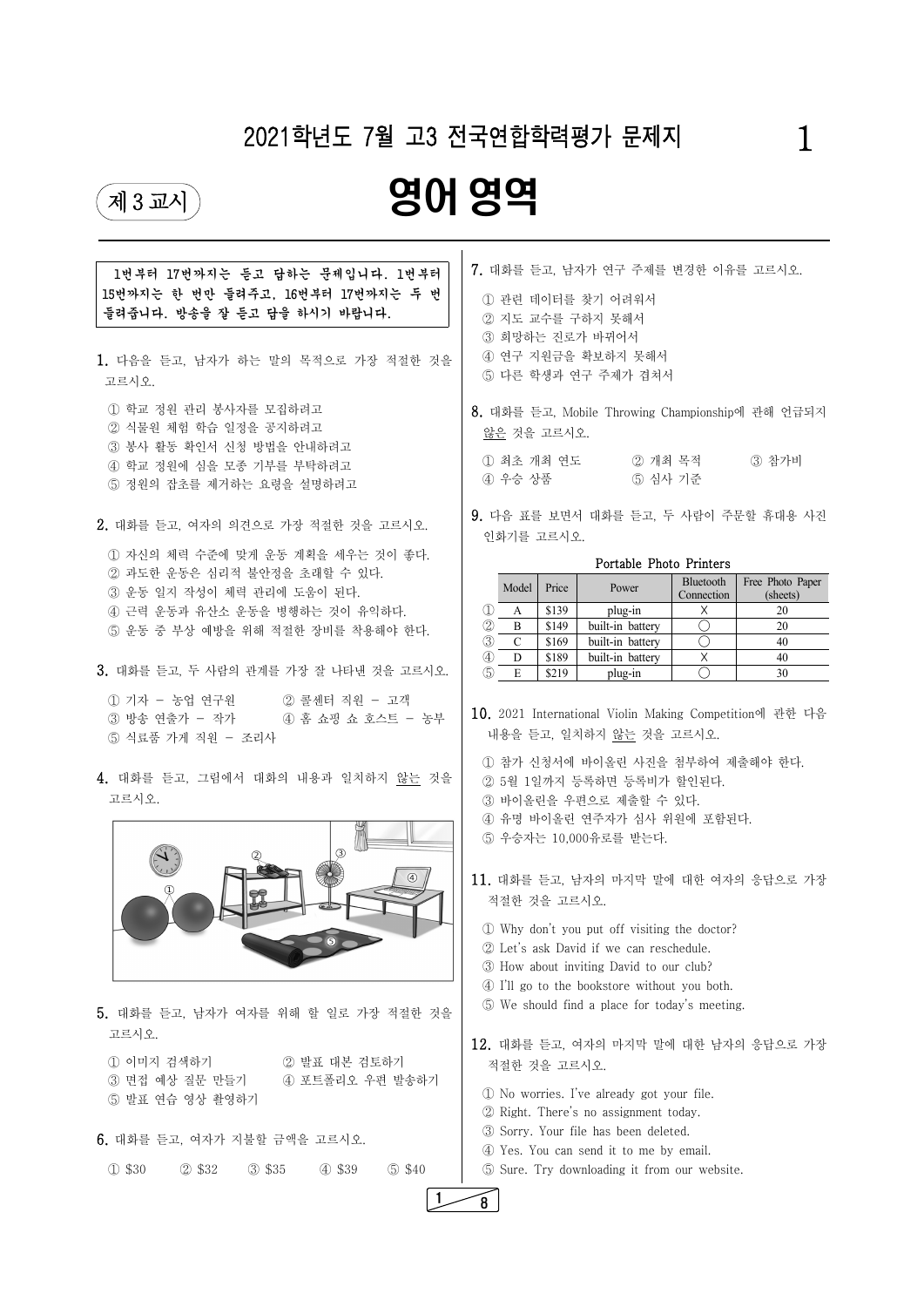

13. 대화를 듣고, 남자의 마지막 말에 대한 여자의 응답으로 가장 적절한 것을 고르시오. [3점]

Woman:

- 
- 
- ① I'll find out who directed them for you. ② I'll give you a list of his best films then. ③ That's why I prefer watching popular movies. ④ They didn't leave a lasting impression on me.
- 
- ⑤ You shouldn't worry about getting bad reviews.
- 14. 대화를 듣고, 여자의 마지막 말에 대한 남자의 응답으로 가장 적절한 것을 고르시오. [3점]

Man:

- 1 See. I'll take a break more often to increase concentration.<br>
2 Okay. I should avoid playing games during study breaks.<br>
3 Certainly. You'll enjoy playing mobile games, too.<br>
4 All right. I'd rather study alone to prepar
- 
- 
- 
- 

- 1 We'd rather stay with our original design.
- ② Why don't we design the poster by ourselves?
- ③ Don't forget to apply for the contest this time.
- ④ How about going outdoors to take photos for a change?
- ⑤ We should ask your friends if it's okay to use their photo.

15. 다음 상황 설명을 듣고, Nancy가 Jake에게 할 말로 가장 적절한 것을 고르시오. [3점]

이제 **듣기 문제가 끝났습니다. 18번부터는 문제지의 지시에 | │ └** ③ 일상 대화 시 명령소의 말투들 사용하지 마다.<br>과 되 온 회사가 있립니다. 따라 답을 하시기 바랍니다.

Nancy:

## [16~17] 다음을 듣고, 물음에 답하시오.

16. 여자가 하는 말의 주제로 가장 적절한 것은?

I'm Maggie Morgan, a long-time fan of the Wakefield Community Theatre. I'm well aware that in this difficult economy, organisations such as the Wakefield Community Theatre are facing financial difficulties and therefore an increase in ticket prices is inevitable. But in my opinion, a 50 percent increase to the price of individual tickets seems totally unreasonable. It would mean that ordinary residents like myself will have fewer opportunities to enjoy a quality drama performance. Pricing tickets out of the range of local residents is not a good option, because it'll hurt your organisation in years to come. I'm sure there will be other ways to get financial support instead of raising ticket prices so much. I hope to hear from you soon on this matter.

- ① natural materials traditionally used for skincare
- ② how to store natural skincare products properly
- ③ differences in the cultural perception of skincare
- ④ ways to prevent skin troubles caused by facial masks
- ⑤ examples of natural substances with harmful properties

 Tavil feels he understands this buried world and he is ready to leave. But when he turns, the hole he'd climbed through no longer exists. In its place is a smooth wall of white tile, a continuation of the unending pattern throughout the tunnel. The broken scraps of debris that had littered the base of the hole are gone as well. And this is when he feels the horrifying truth of where he is: so deep underground that the climb down made the muscles in his legs and arms tremble. He is trapped. Brutally so. As if in a grave, in a tomb. Frightened, he claws at the tiles. He screams, not caring if someone hears; hoping they do and will cast him out.<br>① bored and lonely ② relieved and hopeful<br>③ thrilled and joyful ④ terrified and desperate

|  |  | 17. 언급된 나라가 아닌 것은? |  |  |  |
|--|--|--------------------|--|--|--|
|--|--|--------------------|--|--|--|

| 1 India | $(2)$ Iran | 3 Poland |
|---------|------------|----------|
| 4 China | 5 Greece   |          |

#### 18. 다음 글의 목적으로 가장 적절한 것은?

Your brain doesn't recognize *don't*. No matter what I say, don't think of a giraffe with brown spots on it. No matter what I say, don't think of a clear glass vase with fresh red roses in it. What happens? It's automatic, isn't it? Your brain goes ahead and creates the picture all by itself. Your words — whether you think, say, read, or hear them — are a direct command to create. The more direct the order, the more diligent the response. Trickily, if you say you don't want to lose your temper, your brain doesn't recognize don't and sees it as a royal command to get you to lose your temper. If say you don't want to spill your drink, it's as good as an instruction to tip the contents. Change your words to support you. Create affirmations that suit you. Think and say precisely what you desire rather than what you don't want.

① 원하는 바를 긍정문으로 생각하고 말하라.<br>② 창의력 향상을 위해 상상하는 연습을 하라.<br>③ 일상 대화 시 명령조의 말투를 사용하지 마라. ⑤ 기대했던 결과가 바로 나오지 않더라도 포기하지 마라.

- ① 공연 관람권 가격 인상률에 이의를 제기하려고
- ② 지역 주민을 위한 공연장 건립을 제안하려고
- ③ 자선 연극 공연 개최에 감사하려고
- ④ 공연 관람료의 단체 할인 가능 여부를 문의하려고
- ⑤ 공연 취소로 입은 손실에 대해 보상을 요구하려고

19. 다음 글에 드러난 Tavil의 심경으로 가장 적절한 것은?

- 
- 
- ⑤ touched and grateful

#### 20. 다음 글에서 필자가 주장하는 바로 가장 적절한 것은?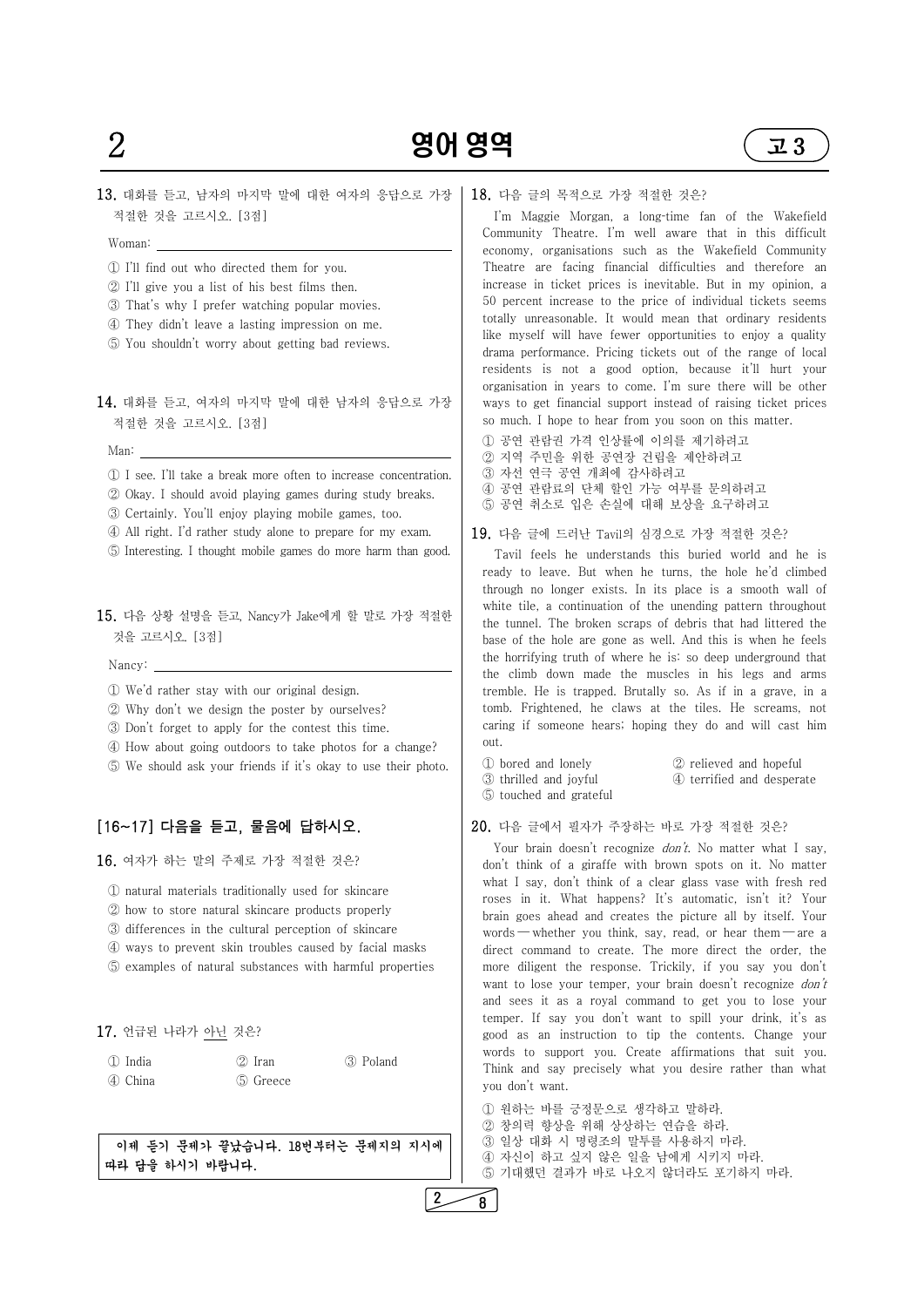

## 21. 밑줄 친 innovation is a delicate and vulnerable flower, easily crushed underfoot이 다음 글에서 의미하는 바로 가장 적절한 것은?

 Perhaps the most puzzling aspect of innovation is how unpopular it is, for all the lip service we pay to it. Despite the abundant evidence that it has transformed almost everybody's lives for the better in innumerable ways, the kneejerk reaction of most people to something new is often worry, sometimes even disgust. Unless it is of obvious use to ourselves, we tend to imagine the bad consequences that might occur far more than the good ones. And we throw obstacles in the way of innovators, on behalf of those with a vested interest in the status quo: investors, managers and employees alike. History shows that innovation is a delicate and vulnerable flower, easily crushed underfoot, but quick to regrow if conditions allow.

\* kneejerk: 반사적인 \*\* status quo: 현 상태

① Innovation comes from the need for solving deficiency.

 $\circled{2}$  Innovative people are usually very sensitive to criticism.<br> $\circled{3}$  Innovation is often faced with disapproval and opposition.<br> $\circled{4}$  A single misstep in planning could ruin innovation entirely.<br> $\circled{5}$  Innova

alongside crops.<br>① 친환경 농법이 자연에 해로운 경우도 있다. ② 식량 생산 증가가 인구 증가로 이어지지는 않는다. ③ 생물 다양성이 높아지면서 생태계의 생산성도 높아졌다. ④ 대규모 경작보다 소규모 경작이 농업 생산성에 유리하다. ⑤ 농업 혁신이 식량 생산량을 늘리면서도 자연 훼손을 억제했다.

#### 22. 다음 글의 요지로 가장 적절한 것은?

 The immense improvement in the yield of farming during the twentieth century, as a result of innovations in mechanization, fertilizer, new varieties, pesticides and genetic engineering, has banished famine from the face of the planet almost entirely, and drastically reduced malnutrition, even while the human population has continued to expand. Few predicted this, yet many are concerned that this improvement has come at the expense of nature. In fact the evidence is strong that the opposite is the case. Innovation in food production has spared land and forest from the plough, the cow and the axe on a grand scale by increasing the productivity of the land we do farm. It turns out that this 'land sparing' has been much better for biodiversity than land sharing would have been — by which is meant growing crops at low yields in the hope that abundant wildlife lives in fields

#### 23. 다음 글의 주제로 가장 적절한 것은? [3점]

 More recently there have been attempts to argue that unpaid work is work because 'it is an activity that combines labour with raw materials to produce goods and services with enhanced economic value'. Economists such as Duncan Ironmonger have attempted to impute a dollar value on volunteering to enable its 'economic' value to be counted. Yet despite this, unpaid work and volunteering still remain outside the defined economic framework of our capitalist system because capitalism has competition and financial reward as its cornerstones and volunteering does not. Having said that, it has been estimated that volunteering contributes about \$42 billion a year to the Australian economy. Although attempts to quantify and qualify the financial importance of volunteering in supporting our economic structures and enhancing our social capital continue to be made, it is slow going. And while volunteering remains outside the GDP, its true value and importance is neglected. Governments continue to pay lip service to the importance of volunteering but ultimately deny it official recognition.

\* impute: 귀속시키다

① efforts to utilise volunteering as a business strategy

- ② mistaken view of identifying volunteering with labour
- ③ obstacles to our understanding of the capitalist system
- ④ governmental endeavours to involve volunteers in public service
- ⑤ lack of appreciation for the economic significance of volunteering

#### 24. 다음 글의 제목으로 가장 적절한 것은?

 Amazingly, many businesses evaluate their customer service strategy by the number of complaints they get. 'We have very few complaints from our customers, so we don't need customer service training at the moment.' I am told this regularly when prospecting for new clients. Either that or, 'The number of complaints has dramatically decreased this year and we are very pleased, it seems our customer service initiatives are working'. Companies using this type of measure are in denial. Although it is tempting to bury your head in the sand and believe no news is good news, trust me, if customers are not complaining to you, then they are complaining to other people or they are just never using

your business again. The concerning thing is that customers who don't complain there and then increasingly post their views on the Internet and through the social networking sites; they are no longer telling nine or so people but are probably telling thousands!

 ① Customers May Not Know What's Best for Them ② Customer Silence Is Not Golden for Your Business ③ Dos and Don'ts of Processing Customer Complaints ④ Customer Service Improvement: No Laughing Matter ⑤ Empathy: A Key to Collecting Meaningful Consumer Feedback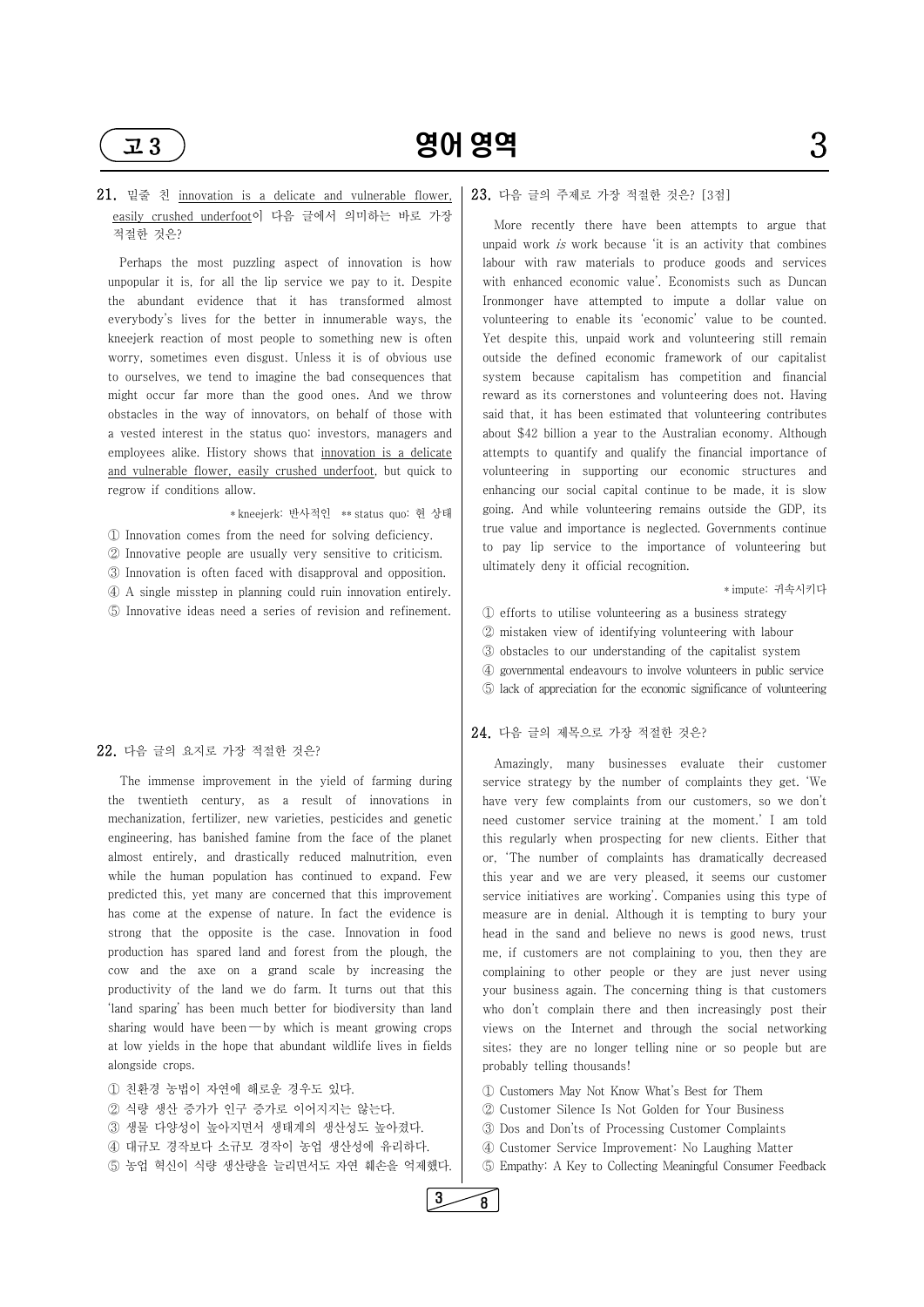



 The graph above shows the sales volume of electric vehicles in five selected European countries from 2016 to 2019. ①Between 2016 and 2018, Norway held the highest sales volume of electric vehicles among these countries, but it was outperformed by Germany in 2019. ②The United Kingdom ranked second in sales volume of electric vehicles among the five countries in 2016, but from 2017 to 2019 it ranked third. ③Germany's sales volume rose between 2016 and 2019, and its sales volume in 2019 was more than five a serie that the series with the series of the series of the series of the series of the series of the series of the series of the series of the series of the seri times that in 2016. 4D Despite its continual sales volume | 중고부 부분에 전통 의상 패션쇼가 열린다.<br>increase since 2016. France recorded the lowest sales volume | ③ 둘째 날에 전통 의상 패션쇼가 열린다. increase since 2016, France recorded the lowest sales volume<br>strange in 2010 © The Natherlands did not 4 주차 요금은 하루에 5달러이다. among these countries in 2019. ⑤The Netherlands did not record a continuously increasing sales volume between 2016 and 2019, with a drop in 2017 compared to the previous year.

## 26. Waldemar Haffkine에 관한 다음 글의 내용과 일치하지 않는 것은?

27. 2021 Multicultural Festival에 관한 다음 안내문의 내용과 일치하지 않는 것은?

 Waldemar Haffkine was born on the 16th of March 1860 at Odessa in Russia. He graduated in the Science Faculty of Odessa University in 1884. In 1889, Haffkine went to Paris to work at the Pasteur Institute, and did research to prepare a vaccine against cholera. His initial work on developing a cholera vaccine was successful. After a series of animal trials, in 1892 he tested the cholera vaccine on himself, risking his own life. During the Indian cholera epidemic of 1893, at the invitation of the Government of India he went to Calcutta and introduced his vaccine. After initial criticism by the local medical bodies, it was widely accepted. Haffkine was appointed as the director of the Plague Laboratory in Bombay (now called the Haffkine Institute). After his retirement in 1914, he returned to France and occasionally wrote for medical journals. He revisited Odessa in 1927, but could not adapt to the tremendous changes after the revolution in the country of his birth. He moved to Switzerland in 1928 and remained there

- ① 수익금 전액은 지역 자선 단체에 기부될 것이다.
- 
- 
- 
- 5 날씨 상황에 따라 일부 행사가 취소될 수 있다.
- 28. The 5th Avila Yoga Summer Camp에 관한 다음 안내문의 내용과 일치하는 것은?

- Wear comfortable clothes.
- Bring your own yoga mat. $\sim$  100  $\mu$

① 참가자 연령에 제한이 있다.<br>② 저녁식사 비용은 참가비에 포함되어 있지 않다. ③ 5명부터 단체 할인이 적용된다. ④ 초급자를 위한 수업이 20개 있다. ⑤ 참가자는 요가 매트를 가져와야 한다.

for the last two years of his life. ① Pasteur Institute에서 일한 적이 있다. ② 콜레라 백신을 자기 자신에게 시험했다.<br>③ Calcutta로 가서 자신의 백신을 소개했다.<br>④ 은퇴 후 의학 저널에 글을 기고하지 않았다. ⑤ 생애 마지막 2년 동안 스위스에 머물렀다.

#### **2021 Multicultural Festival**

 The 2021 Multicultural Festival is where you can enjoy different cultures of the world in one place and at one time. All profits from the festival will be donated to local charities.

**Dates & Time**: July 17 – 18, 1 p.m. – 6 p.m.

**Place**: St. Nicholas Park

**Events**

| Day 1 (July 17)                  | Day $2$ (July 18)       |
|----------------------------------|-------------------------|
| • Traditional Dress Fashion Show | • Global Music Concert  |
| • Hands-on Craft Making          | • Mini Olympics         |
| · Cooking Class (Thai, Jamaican, | • Workshops on Cultural |
| Nigerian and more)               | Diversity               |

**Notices**

- Parking fee: \$5 per day

- Some events may be canceled depending on weather conditions. For more information, visit our website www.multiculture.org.

## **The 5th Avila Yoga Summer Camp**

 Do you want to reduce stress, relax your body and enjoy the outdoors? Don't hesitate to join us!

#### **Who**: All ages

- **When & Where**
- Friday, July 23, 2 p.m.– 10 p.m.
- Avila Beach campsite

### **Participation Fee**

- 
- \$40 per person (dinner included) Group discount offered to groups of 10 or more (5%)

#### **This camp includes**

- 
- 15 classes for beginners. 20 classes for experienced practitioners.

- a range of therapies and meditation practices.

#### **Preparations**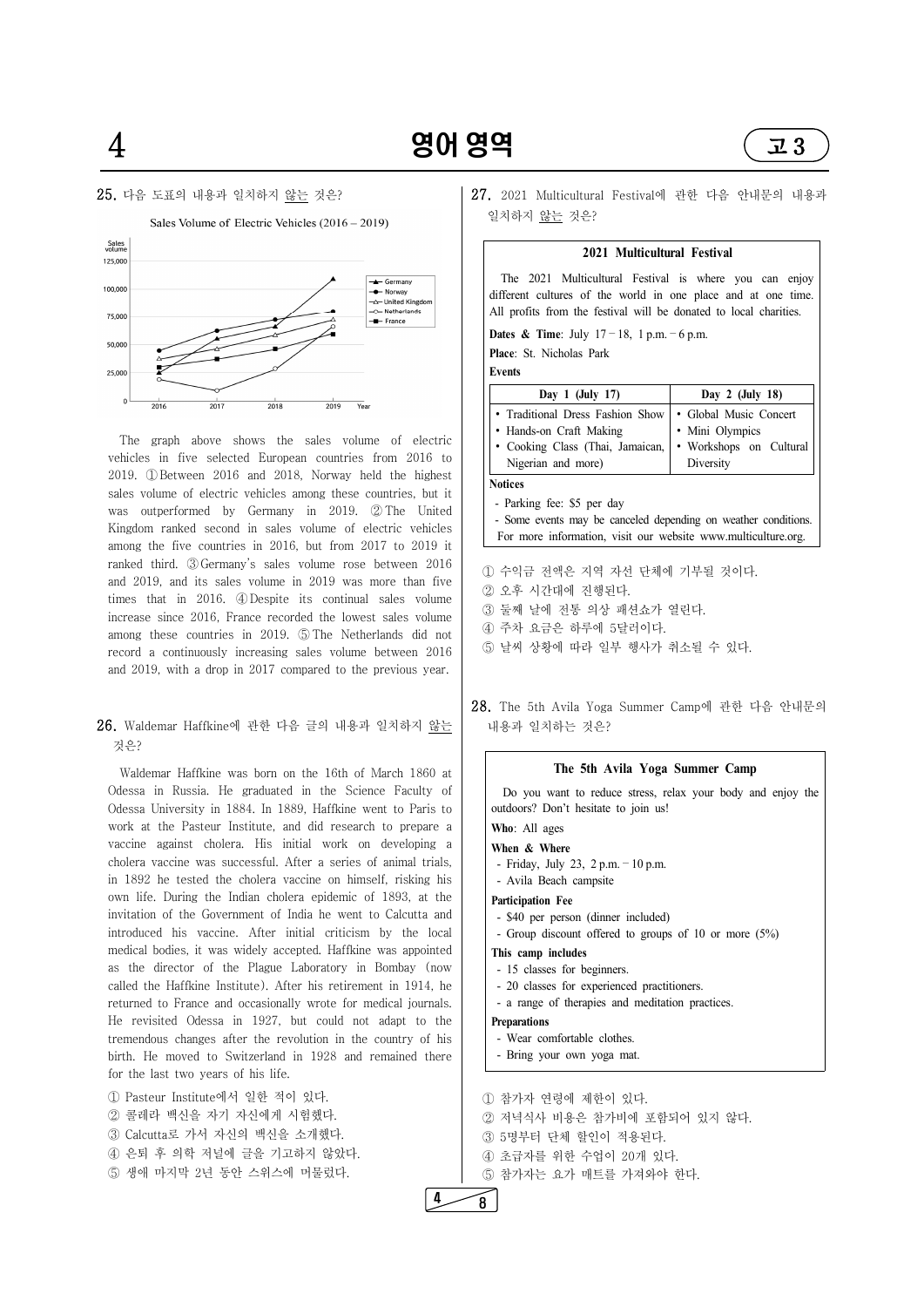

## 29. 다음 글의 밑줄 친 부분 중, 어법상 틀린 것은? [3점]

The idea that people ① selectively expose themselves to news content has been around for a long time, but it is even more important today with the fragmentation of audiences and the proliferation of choices. Selective exposure is a psychological concept that says people seek out information that conforms to their existing belief systems and  $\oslash$  avoid information that challenges those beliefs. In the past when there were few sources of news, people could either expose themselves to mainstream news — where they would likely see beliefs  $\circled{3}$  expressed counter to their own — or they could avoid news altogether. Now with so many types of news constantly available to a full range of niche audiences, people can easily find a source of news  $\Phi$  that consistently confirms their own personal set of beliefs. This leads to the possibility of creating many different small groups of people with each strongly **b**elieves they are correct and everyone else is wrong about how the world works.

\* fragmentation: 분열 \*\* proliferation: 급증 \*\*\* niche: 틈새

## 30. 다음 글의 밑줄 친 부분 중, 문맥상 낱말의 쓰임이 적절하지 않은 것은?

 Prior to the Industrial Revolution, the ①quantity of freight transported between nations was negligible by contemporary standards. For instance, during the Middle Ages, the totality of French imports via the Saint-Gothard Passage would not fill a freight train. The amount of freight transported by the Venetian fleet, which dominated Mediterranean trade, would not fill a ② modern container ship. The volume, but not the speed, of trade improved under mercantilism, notably for maritime transportation. In spite of all, distribution capacities were very limited and speeds 3 slow. For example, a stagecoach going through the English countryside in the sixteenth century had an average speed of 2 miles per hour; moving one ton of cargo 30 miles inland in the United States by the late eighteenth century was as costly as moving it across the Atlantic. The inland transportation system was thus very 4 limited. By the late eighteenth century, canal systems started to emerge in Europe. They permitted the large movements of bulk freight inland and expanded regional trade. Maritime and riverine transportation were consequently the  $\odot$  outdated modes of the pre-industrial era.

\* fleet: 선단, 배의 무리 \*\* mercantilism: 중상주의

## [31~34] 다음 빈칸에 들어갈 말로 가장 적절한 것을 고르시오.

31. Relatively undeveloped languages have no single word for plants. The lack of a term doesn't mean they don't perceive differences, and it doesn't mean they don't know the difference between spinach and a cactus; they just lack an all-encompassing term with which to refer to plants. We see cases like this in our own language. For example, English lacks a single basic term to refer to edible mushrooms. We also lack a term for all the people you would have to notify if you were going into the hospital for three weeks. These might include close relatives, friends, your employer, the newspaper delivery person, and anyone you had appointments with during that period. The lack of a term doesn't mean you don't understand the concept; it simply means that the

 isn't reflected in our language. This could be because a need for it hasn't been so pressing that a word needed to be coined. [3점]

③ mood

| ① category  | 2 history    |
|-------------|--------------|
| 4 frequency | 5 preference |

32. Psychologists and neuroscientists warn that when we rely on technology to perform tasks such as navigation for us, as we become

immersed instead in an abstract, computerized world. Studies show that we tend to place too much faith in the accuracy of information from computer monitors, and to ignore or discount information from our own eyes and ears, an effect that has caused pilots to crash planes and GPS-following tourists to drive into the sea. A team led by the British neuroscientist Hugo Spiers found in 2017 that areas of the brain normally involved in navigation just don't engage when people use GPS. "When we have technology telling us which way to go," said Spiers, "these parts of the brain simply don't respond to the street network. In that sense our brain has switched off its interest in the streets around us." [3점]

 ① we analyze information too thoroughly ② our awareness of our physical environment fades ③ our knowledge of the real world is not shared with others ④ our ability to emotionally connect to others is lost ⑤ unskilled manual labor is not appreciated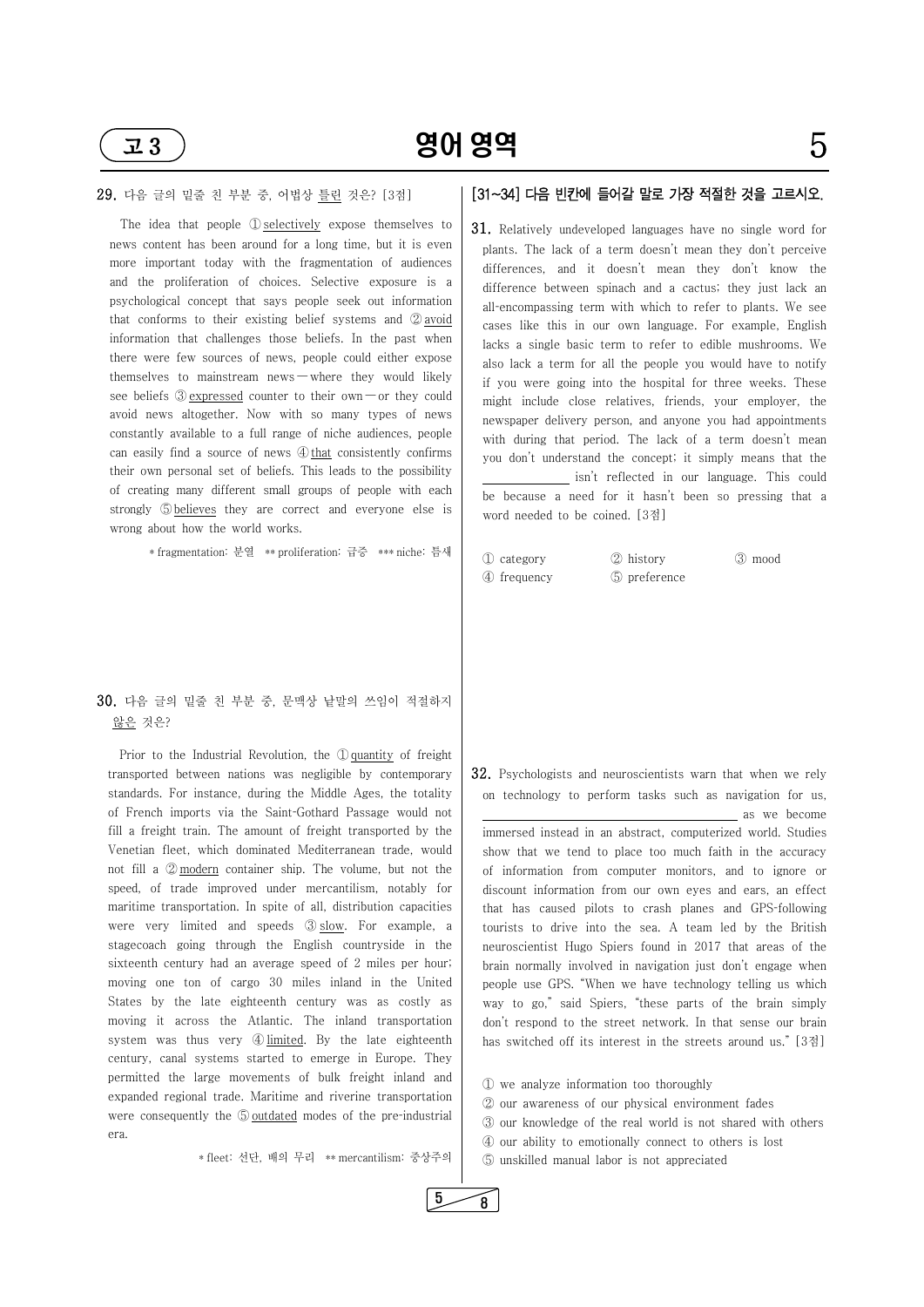$6$  80 영어 영역 23

33. The conventional view of what the state should do to foster innovation is simple: it just needs to get out of the way. At best, governments merely facilitate the economic dynamism of the private sector; at worst, their lumbering, heavy-handed, and bureaucratic institutions actively inhibit it. The fast-moving, risk-loving, and pioneering private sector, by contrast, is what really drives the type of innovation that creates economic growth. According to this view, the secret behind Silicon Valley lies in its entrepreneurs and venture capitalists. The state can intervene in the economy ― but only to fix market failures or level the playing field. It can regulate the private sector in order to account for the external costs companies may impose on the public, such as pollution, and it can invest in public goods, such as basic scientific research or the development of drugs with little market potential. It should not, however,  $\qquad \qquad \qquad . \qquad [3\&1]$ 



\* lumbering: 느릿느릿 움직이는

① involve the private sector in shaping economic policies

- ② directly attempt to create and shape markets
- ③ regulate companies under any circumstances
- ④ take market failures into consideration
- ⑤ let the private sector drive innovation

## 34. The designer in the Age of Algorithms poses a threat to American jurisprudence because the algorithm is only as good as . The person designing the algorithm may be an excellent

software engineer, but without the knowledge of all the factors that need to go into an algorithmic process, the engineer could unknowingly produce an algorithm whose decisions are at best incomplete and at worst discriminatory and unfair. Compounding the problem, an algorithm design firm might be under contract to design algorithms for a wide range of uses, from determining which patients awaiting transplants are chosen to receive organs, to which criminals facing sentencing should be given probation or the maximum sentence. That firm is not going to be staffed with subject matter experts who know what questions each algorithm needs to address, what databases the algorithm should use

to collect its data, and what pitfalls the algorithm needs to avoid in churning out decisions. [3점]

\* jurisprudence: 법체계 \*\* probation: 집행 유예 \*\*\* churn out: 잇달아 내다

 ① the amount of data that the public can access ② its capacity to teach itself to reach the best decisions ③ its potential to create a lasting profit for the algorithm users  $\Phi$  the functionality of the hardware the designing company operates  $\phi$  (B) – (C) – (A) ⑤ the designer's understanding of the intended use of the algorithm

### 35. 다음 글에서 전체 흐름과 관계 없는 문장은?

 While we believe we hold the power to raise our children, the reality is that our children hold the power to raise us into the parents they need us to become. ① For this reason, the parenting experience isn't one of parent versus child but of parent with child. ② The road to wholeness sits in our children's lap, and all we need do is take a seat. ③ As our children show us our way back to our own essence, they become our greatest awakeners. ④ This means that how much we pay attention to awakening our children's minds can make a difference in their lives. ⑤ If we fail to hold their hand and follow their lead as they guide us through the gateway of increased consciousness, we lose the chance to walk toward our own enlightenment.

## [36~37] 주어진 글 다음에 이어질 글의 순서로 가장 적절한 것을 고르시오.

36.

 likely to be followed by more subdued conditions Regression fallacy is a mistake of causal reasoning due to the failure to consider how things fluctuate randomly, typically around some average condition. Intense pain, exceptional sports performance, and high stock prices are eventually due to natural fluctuation.

- (A) During a period of very intense pain, the patient decided to try alternative therapy like putting a magnetic patch on his back. He felt less pain afterward and concluded that the patch worked. But this could just be the result of regression. (B) Failure to recognize this fact can lead to wrong
- conclusions about causation. For example, someone might suffer from back pain now and then but nothing

seems to solve the problem completely. (C) If he sought treatment when the pain was very intense, it is quite possible that the pain has already reached its peak and would lessen in any case as part of the natural cycle. Inferring that the patch was effective ignored a relevant alternative explanation.

\* subdued: 약화된

 $\textcircled{1}$  (A) - (C) - (B)  $\textcircled{2}$  (B) - (A) - (C)  $\textcircled{4}$  (C) – (A) – (B)  $\circled{5}$  (C) – (B) – (A)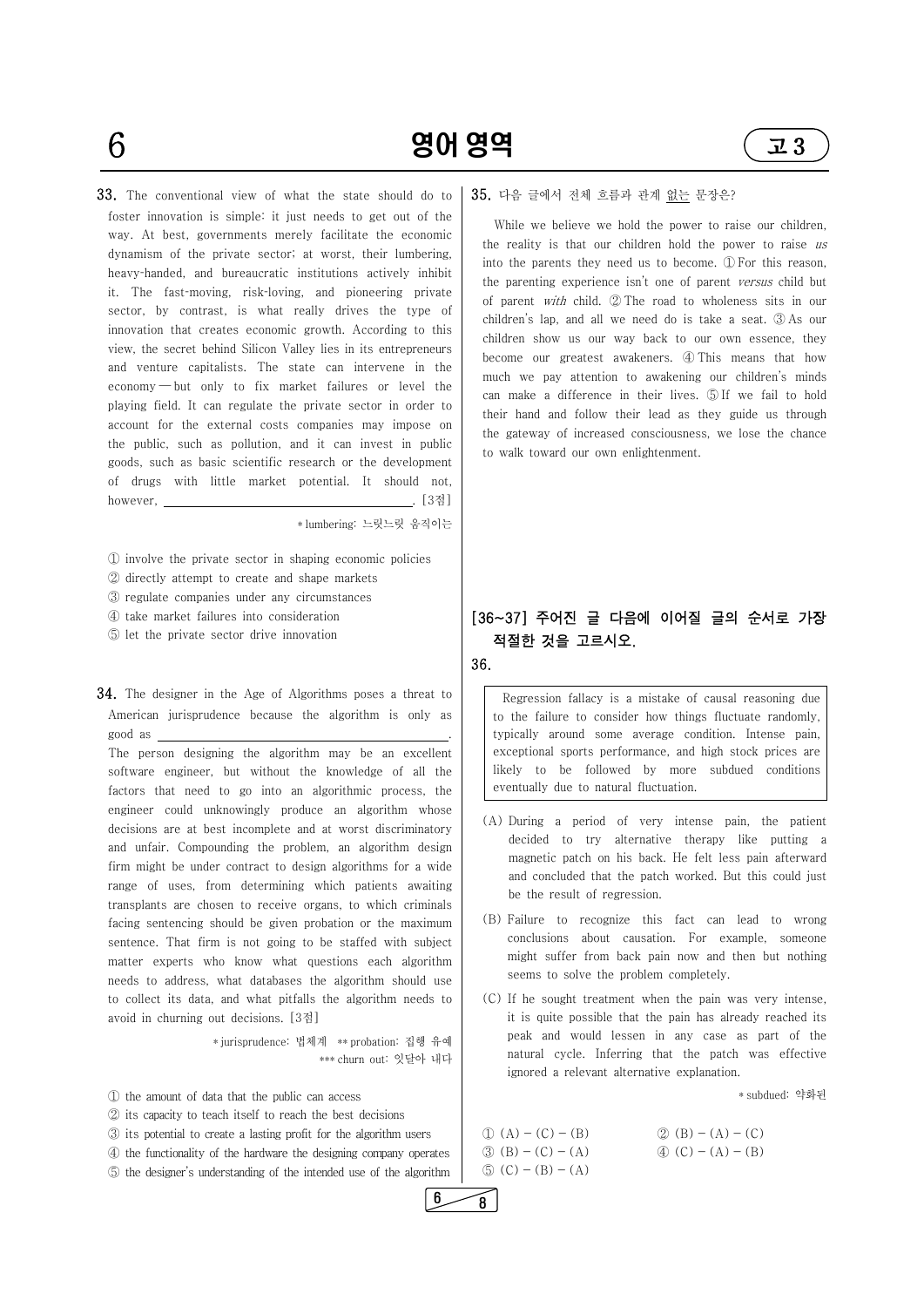they suspected that assessing sleep *quality*, rather than  $\left| \begin{array}{c} \end{array} \right|$  There was a moment in research history when scientists wondered if the measure of choice ― total minutes of sleep — was the wrong way of looking at the question of why sleep varies so considerably across species. Instead, quantity (time), would shed some light on the mystery.

Actually, it does, but there is more room for the moisture<br>to be absorbed in these less densely packed areas before<br>it shows. to be absorbed in these less densely packed areas before it shows.

- (A) When we can, our understanding of the relationship between sleep quantity and quality across the animal kingdom will likely explain what currently appears to be an incomprehensible map of sleep-time differences.<br>(B) In truth, the way quality is commonly assessed in these
- investigations (degree of unresponsiveness to the outside world and the continuity of sleep) is probably a poor index of the real biological measure of sleep quality: one that we cannot yet obtain in all these species. (C) That is, species with superior quality of sleep should be
- able to accomplish all they need in a shorter time, and vice versa. It was a great idea, with the exception that, if anything, we've discovered the opposite relationship: those that sleep more have deeper, "higher"-quality sleep. [3점]

The stratum corneum — the thick, dead, rough layer of the skin that protects us from the environment and that makes the skin on our hands and feet tougher and thicker than that on our stomachs or faces — expands when it soaks up water. ( ③ ) This expansion causes the wrinkling effect. ( ④ ) So why doesn't the skin on other parts of the body also wrinkle when soaked? ( ⑤ ) One doctor we contacted said that soldiers whose feet are submerged in wet boots for a long period will exhibit wrinkling all over the covered area.

| $(1) (A) - (C) - (B)$             | $(2)(B) - (A) - (C)$              |
|-----------------------------------|-----------------------------------|
| $\textcircled{3}$ (B) – (C) – (A) | $\textcircled{4}$ (C) – (A) – (B) |
| $\textcircled{5}$ (C) – (B) – (A) |                                   |

## [38~39] 글의 흐름으로 보아, 주어진 문장이 들어가기에 가장 적절한 곳을 고르시오.

#### 38.

 Why does the skin on the extremities wrinkle after a bath? And why only the extremities? Despite its appearance, your skin isn't shrinking after your bath. Actually, it is expanding. ( ① ) The skin on the fingers, palms, toes, and soles wrinkles only after it is soaked with water. ( ② )

\* extremities: 손발 \*\* submerge: (물에) 잠그다

 $7 \rightarrow 8$ 

## 39.

This doesn't happen when you encounter this action in isolation ('The man threw the ball').

 Whenever you perform a specific action (say, throwing a ball) your brain fires off in a very specific pattern. ( $\mathbb{D}$ ) Interestingly, whenever you *imagine* yourself performing this same action, your brain fires off in almost the same pattern. ( ② ) This is why mental rehearsal is such a prominent technique in sports training: the brain doesn't draw a strict distinction between the real and the imagined. ( ③ ) Here's the best bit: whenever you hear a *story* about a person performing this same action (throwing a ball) your brain will fire off in almost the same pattern.  $(\varphi)$  But as soon as it's embedded within a narrative your brain will respond largely as though *you* were performing the action.  $(\circled{5})$ This means we do not simply listen to stories — we experience stories.

## 40. 다음 글의 내용을 한 문장으로 요약하고자 한다. 빈칸 (A), (B)에 들어갈 말로 가장 적절한 것은?

 A basic principle in economics is that when the supply of something goes up, its price should go down. The puzzle was that in the twentieth century, there were prolonged periods where the reverse appeared to happen in the world of work. In some countries, there was huge growth in the number of high-skilled people pouring out of colleges and universities, yet their wages appeared to rise rather than fall compared to those without this education. How could this be? The supply of high-skilled workers did grow, pushing their wages downward, but new technologies were skill-biased and so caused the demand for high-skilled workers to soar. The latter effect was so great that it overcame the former, so even though there were more educated people looking for work, the demand for them was so strong that the amount they were paid still went up.

#### $\ddagger$

In the twentieth century, there were times where the wages of high-skilled workers  $(A)$  when the supply of them increased, and it was because new technologies (B) them.

| (A)               | B.           |
|-------------------|--------------|
| 1 escalated       | favored      |
| 2 stabilized      | replaced     |
| 3 increased       | devalued     |
| 4 declined        | alienated    |
| diminished<br>(5) | standardized |